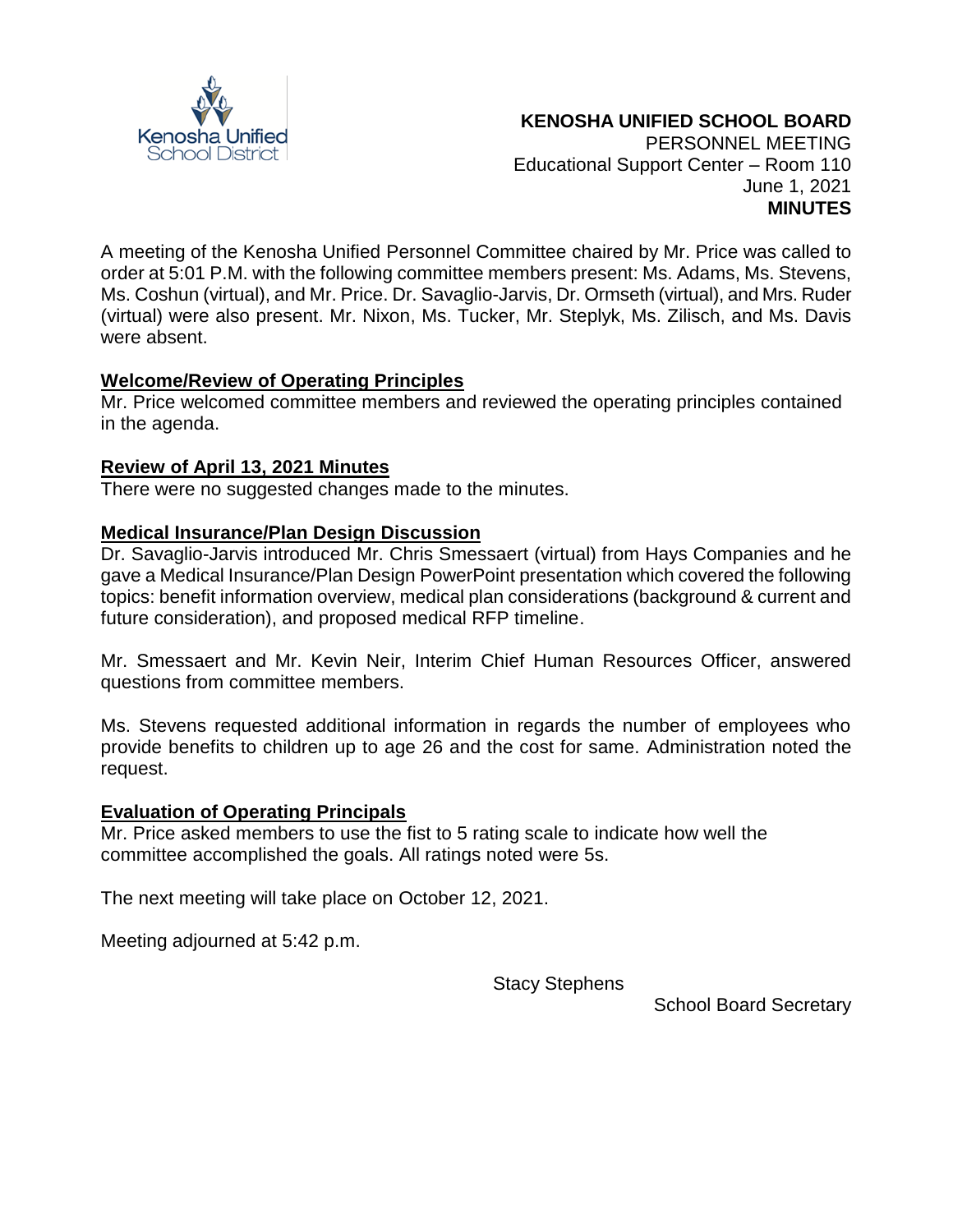

# **KENOSHA UNIFIED SCHOOL BOARD**

AUDIT/BUDGET/FINANCE MEETING Educational Support Center – Room 110 June 1, 2021 **MINUTES** 

A meeting of the Kenosha Unified Audit/Budget/Finance Committee chaired by Ms. Adams was called to order at 6:01 P.M. with the following Committee members present: Mr. Jordan (virtual) and Ms. Adams. Dr. Savaglio-Jarvis, Dr. Ormseth (virtual), and Julie Housaman (virtual) were also present. Mr. Battle, Mr. Garcia, Mr. Wilson, and Mr. Santos were excused. Ms. Baker, Mr. Washington, Ms. Wickersheim, Ms. Espinoza, and Mr. Smith were absent.

## **Welcome/Review of Operating Principals**

Ms. Adams welcomed those in attendance and reviewed the operating principles contained in the agenda.

# **Review of April 13, 2021 Minutes**

There were no suggested changes made to the minutes.

## **Fiscal 2020-21 Salary and Benefit Budget to Actual Review**

Mr. Tarik Hamdan, Chief Financial Officer, presented the Fiscal 2020-21 Salary and Benefit Budget to Actual Review. He noted the following analysis information which is based on the most current available payroll date which ran on May 19, 2021:

- Teacher salaries analysis information:
	- $\circ$  90.77% is the projected usage, 87.01% is the actual usage, projected variance is estimated at 4.14% which is approximately \$4,027,074;
- AST salaries analysis information:
	- $\circ$  87.69% is the projected usage, 85.64% is the actual usage, projected variance is estimated at 2.34% which is approximately \$325,952; and
- Health and dental insurance analysis:
	- $\circ$  90% is the projected usage, 85.92% is the actual usage, projected variance is estimated at 4.53% which is approximately \$1,478,262.

## **Evaluation of Operating Principals**

Ms. Adams asked members to rate the committee meeting as to success in achieving the goals of the meeting. All ratings given were 5s.

The next meeting will take place on October 12, 2021.

Meeting adjourned at 6:28 p.m.

Stacy Stephens School Board Secretary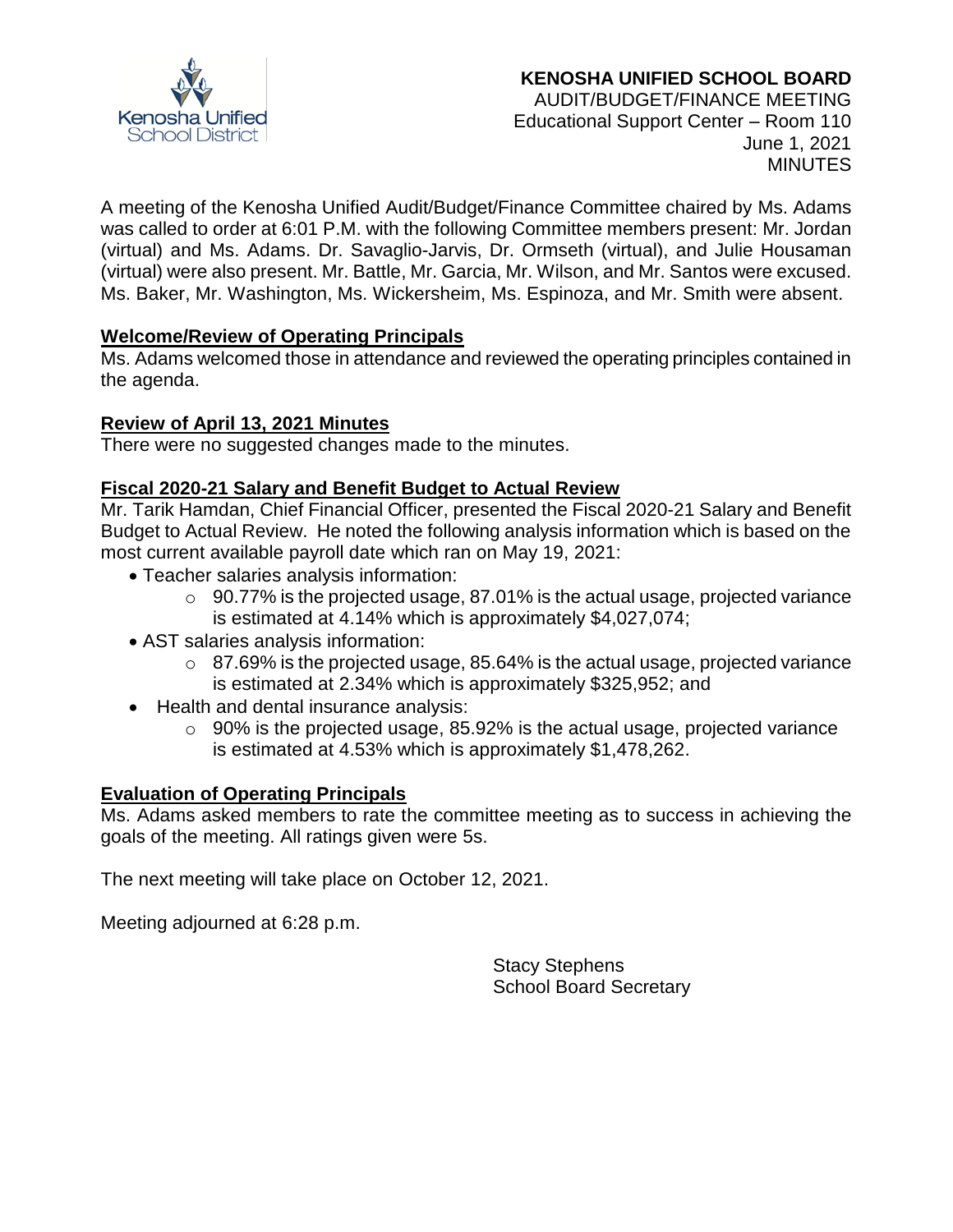

#### **KENOSHA UNIFIED SCHOOL BOARD** PLANNING/FACILITIES MEETING Educational Support Center – Room 110 June 1, 2021

**MINUTES**

A meeting of the Kenosha Unified Planning/Facilities Committee chaired by Mr. Wade was called to order at 7:00 P.M. with the following committee members present: Mrs. Modder, Ms. Stevens, Mr. St. Martin (virtual), Mr. Sturino (virtual) and Mr. Wade. Dr. Savaglio-Jarvis, Dr. Ormseth (virtual), Ms. Adams, Mr. Finnemore, and Mr. Hamdan were also present. Ms. Bothe, Mr. George, and Ms. Jester were absent.

## **Welcome/Review of Operating Principles**

Mr. Wade welcomed participants and noted the operating principles contained in the agenda.

## **Review of April 13, 2021 Minutes**

There were no suggested changes made to the minutes.

## **COVID-19 Related Spending for PPE & Disinfection**

Mr. Patrick Finnemore, Director of Facilities, gave an overview of COVID-19 Related Spending for PPE and Disinfection. He noted that the following purchased and/or donated items included:

- cloth or disposable face mask (via district office) approximately 287,668;
- N95 or KN95 masks approximately 15,580;
- mL of hand sanitizers approximately 18,440,00;
- Puritan tabulates 34,200 used;
- Disinfectant sprayers;
- face shields;
- disposable gloves;
- classroom and office disinfectant bottles, products, rags and paper towels; and
- washable and disposable isolation gowns.

Approximately \$733,683 was spent on the purchase of materials, with approximately 90% of the costs being paid for with ESSER funds and wellness funds.

Ms. Adams requested additional information on the amount of PPE and disinfection materials paid for from the district budget. Administration noted the request.

# **Evaluation of Operating Principles**

Mr. Wade asked committee members to use the fist to 5 rating scale to indicate how well the committee accomplished the goals. Ratings all consisted of 4 and 5 ratings.

The next meeting will take place on October 12, 2021.

Meeting adjourned at 7:45 p.m.

Stacy Stephens School Board Secretary